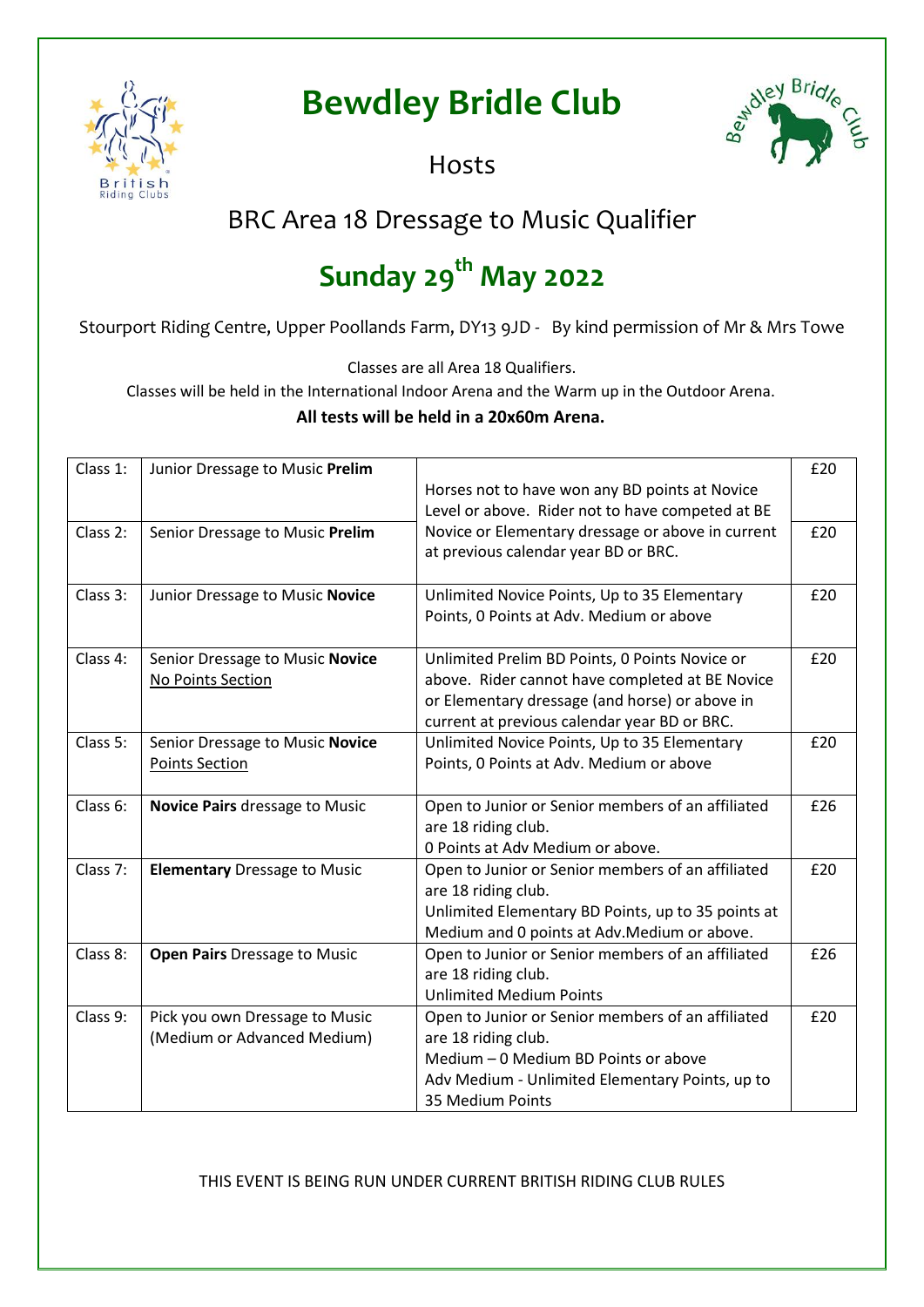For full eligibility for both horse and rider see Appendix 2&3 of the BRC Handbook 2022.

Horses will only be permitted to compete in two individual championship classes (direct entry, warm up classes and pairs not included). Competitors that qualify the same horse in three individual championship classes will be required to choose which two classes they will contest at the Championship. This must be declared to the Official Steward at the area qualifier on the day.

Pairs – Tests are available on the BRC website to download. Novice Pairs (class 6) BRC Novice pairs Dressage to Music 2018 Pairs (class 8) BRC Pairs dressage to Music 2018 – Must ride at least 80% of the test side by side.

All individual competitors and at least one of the pairs riders must hold BD music/club membership in order to compete. Numbers must be displayed on both sides on horse as per BD rules (either bridle or saddlecloth).

#### **Music**

CD's only and must be presented to the secretary at least 30 minutes before the scheduled time of their test. CDs must only contain one track. CDs must be labelled with rider's name and competitor number, an indication of when to start the music (i.e. start music as I salute *or* start music as I reach D).

#### **Entries:**

Preliminary entries for teams must be made by the club representative to the BRC Office 21 days before the Area Qualifier. Prelim entries must be paid directly to BRC via postal entry (see BRC website for printable form) or online entries can be made via the BHS bookshop (www.britishhorse.com).

Entries to be completed on the attached form to the Entries Secretary.

Entries Secretary: Diane Dancer, 15 Causey Farm Road, Halesowen, West Midlands, B63 1EG. Email: info@bewdleybridleclub.com Payments via BT – A/C Nº 50183156 S/C Nº 40-10-13 Ref D2M 29/05 or Cheques made payable to Bewdley Bridle Club.

Times will be available on Area 18 website (http://www.brcarea18.co.uk/) and on Bewdley Bridle Club website (www.bewdleybridleclub.com) on the Thursday before the competition.

If the date of the qualifier is cancelled for any reason, the close of prelim entry will remain. However, if the qualifier is moved more than 21 days later, entries will be re-opened but late entry fees cannot be refunded. Eligibility will be approved at the original close of prelim entry.

All hats must have a visible BRC hat tag in place before they are used for warming up and competing, to show that it meets the current safety standards. There will be a trained official available on the day to tag your hat if it does not currently have one.

Area Qualifier horses must have up to date influenza vaccinations in line with rule G7 in the current BRC Rulebook. All passports must be shown to the secretary on the day.

**Area PRELIM entries close 8th May (21 days before the qualifier) Please use Area Entry form (available on BRC website) and Entries to Diane by 15th May 2022**

The on-site café will be open for refreshments.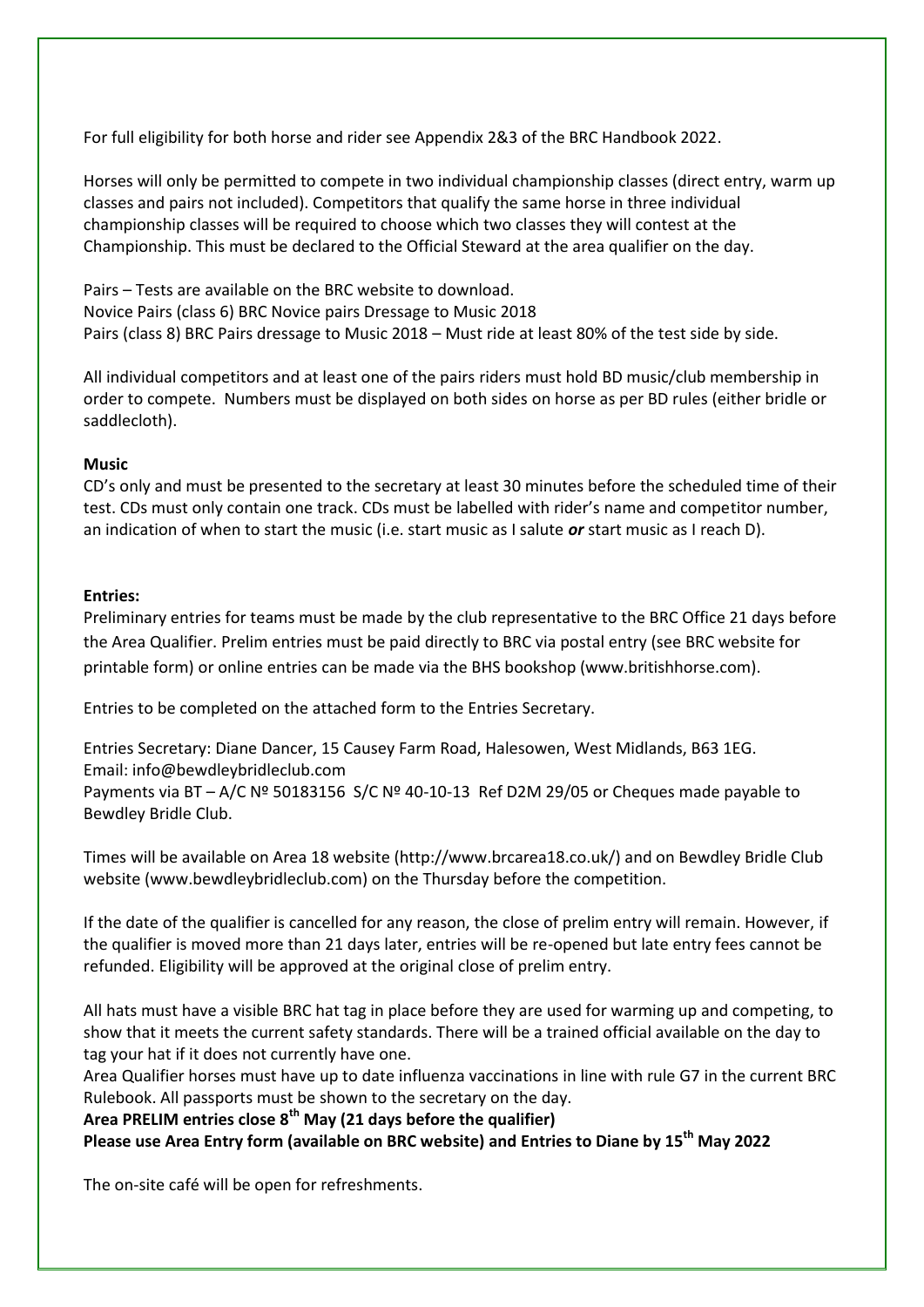#### **Additional Rules and Regulations**

BBC will not tolerate any verbal or physical abuse of its members, competitors, spectators or animals and reserves the right to ask any person deemed to be behaving inappropriately to leave the showground.

 $\triangleright$  Any animal behaving in a manner which may pose a danger to other attendees may be asked to leave the ring / show ground – no refund of entry fees will be made

 $\triangleright$  Hard Hats must be worn at all times when mounted conforming to PAS 015 1998 or 2011 provided they are BSI Kitemarked.

- $\triangleright$  Stallions must display a stallion disc at all times
- $\triangleright$  Horses or ponies must be at least 4 years of age to compete
- $\triangleright$  A child protection trained member of the BBC committee is available all day contact the secretary
- $\triangleright$  Horses must not be unattended tied to the outside of vehicles.
- $\triangleright$  All dogs must be kept on a lead at all times and all fouling must be removed
- Directions of any steward or representative of BBC must be followed, failure to do so may result in elimination and / or being asked to leave a class / the show ground. No refund of entry fees will be made.

 $\triangleright$  The judge's decision and that of the BRC Official Steward is final. Any objections must be made in accordance with BRC rule G14.1

 $\triangleright$  The organisers reserve the right to refuse admission to any class, and reserve the right to alter the schedule and to close or cancel classes.

 $\triangleright$  Entries withdrawn AFTER closing date will be charged for and may not be carried forward.

#### **Health and Safety**

The organisers of this event have taken all reasonable precautions to ensure the health and safety of everyone present. For these measures to be effective, everyone must take all reasonable precautions to avoid and prevent accidents occurring and must obey the instructions of the organisers, officials and stewards. There will be a human first aider on site.

#### **Legal Liability**

Neither the organisers or any person acting on their behalf, accept any liability for any loss, damage, accident, injury or illness to horses, riders, spectators, or any other persons or property whatsoever.